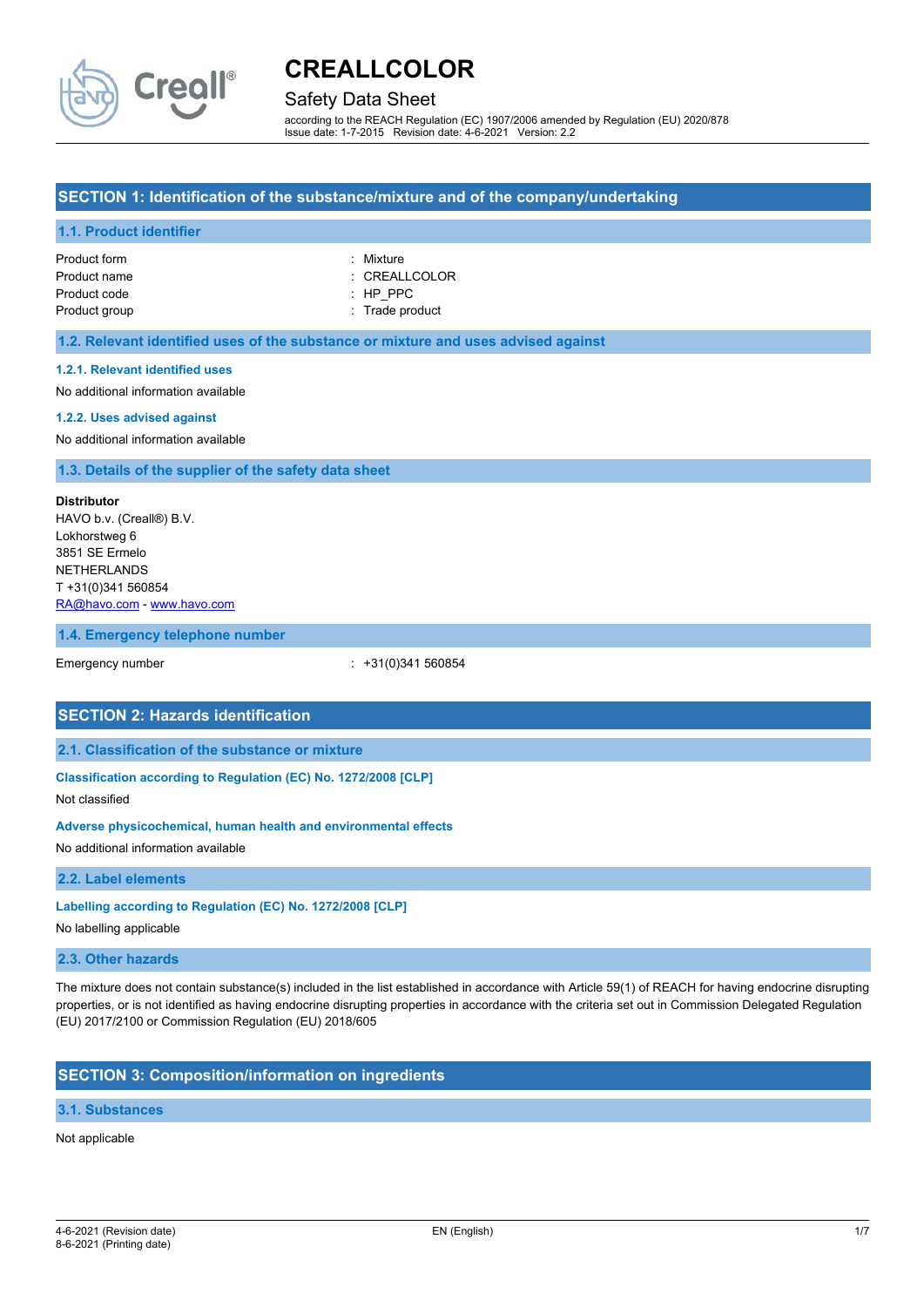# Safety Data Sheet

according to the REACH Regulation (EC) 1907/2006 amended by Regulation (EU) 2020/878

| 3.2. Mixtures                                           |                                                                       |               |                                                                                     |
|---------------------------------------------------------|-----------------------------------------------------------------------|---------------|-------------------------------------------------------------------------------------|
| <b>Name</b>                                             | <b>Product identifier</b>                                             | $\%$          | <b>Classification according to</b><br>Regulation (EC) No. 1272/2008<br><b>ICLP1</b> |
| Titanium dioxide (C.I. Pigment White 6)<br>(Note $10$ ) | CAS-No.: 13463-67-7<br>EC-No.: 236-675-5<br>EC Index-No.: 022-006-002 | $0 - 12.4281$ | Carc. 2, H351                                                                       |

Note 10 : The classification as a carcinogen by inhalation applies only to mixtures in powder form containing 1 % or more of titanium dioxide which is in the form of or incorporated in particles with aerodynamic diameter  $\leq 10$  µm. Full text of H- and EUH-statements: see section 16

**SECTION 4: First aid measures**

**4.1. Description of first aid measures**

First-aid measures general interval in the state of the medical advice is needed, have product container or label at hand.

**4.2. Most important symptoms and effects, both acute and delayed**

No additional information available

**4.3. Indication of any immediate medical attention and special treatment needed**

No additional information available

| <b>SECTION 5: Firefighting measures</b>                    |                                                     |
|------------------------------------------------------------|-----------------------------------------------------|
| 5.1. Extinguishing media                                   |                                                     |
| Suitable extinguishing media                               | : In case of fire, all extinguishing media allowed. |
| 5.2. Special hazards arising from the substance or mixture |                                                     |
| No additional information available                        |                                                     |

**5.3. Advice for firefighters**

No additional information available

# **SECTION 6: Accidental release measures**

**6.1. Personal precautions, protective equipment and emergency procedures**

General measures **Secure 1** and the set of the strength of the strength of the strength of the slippery.

**6.1.1. For non-emergency personnel**

No additional information available

# **6.1.2. For emergency responders**

No additional information available

**6.2. Environmental precautions**

No additional information available

# **6.3. Methods and material for containment and cleaning up**

No additional information available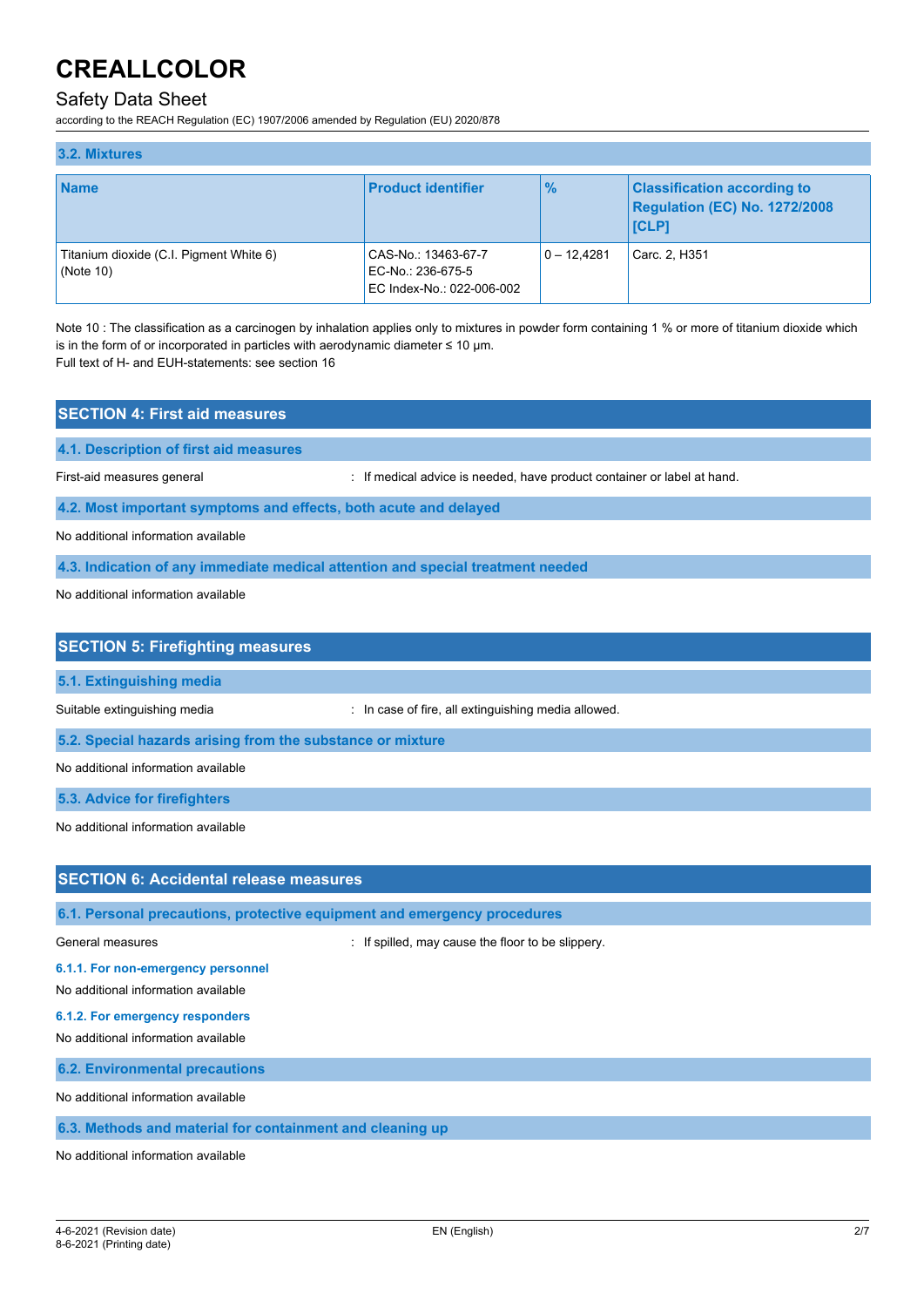# Safety Data Sheet

according to the REACH Regulation (EC) 1907/2006 amended by Regulation (EU) 2020/878

#### **6.4. Reference to other sections**

No additional information available

# **SECTION 7: Handling and storage**

**7.1. Precautions for safe handling**

No additional information available

# **7.2. Conditions for safe storage, including any incompatibilities**

Storage temperature  $\qquad \qquad$  : 5 – 40 °C

**7.3. Specific end use(s)**

No additional information available

# **SECTION 8: Exposure controls/personal protection**

# **8.1. Control parameters**

**8.1.1 National occupational exposure and biological limit values**

No additional information available

#### **8.1.2. Recommended monitoring procedures**

No additional information available

# **8.1.3. Air contaminants formed**

No additional information available

# **8.1.4. DNEL and PNEC**

No additional information available

### **8.1.5. Control banding**

No additional information available

# **8.2. Exposure controls**

### **8.2.1. Appropriate engineering controls**

No additional information available

#### **8.2.2. Personal protection equipment**

No additional information available

#### **8.2.3. Environmental exposure controls**

No additional information available

# **SECTION 9: Physical and chemical properties**

#### **9.1. Information on basic physical and chemical properties**

| Physical state              | : Liguid        |
|-----------------------------|-----------------|
| Colour                      | : Color series. |
| Odour                       | : Not available |
| Odour threshold             | : Not available |
| Melting point               | : Not available |
| Freezing point              | : Not available |
| Boiling point               | : Not available |
| Flammability                | : Not available |
| <b>Explosive limits</b>     | : Not available |
| Lower explosive limit (LEL) | : Not available |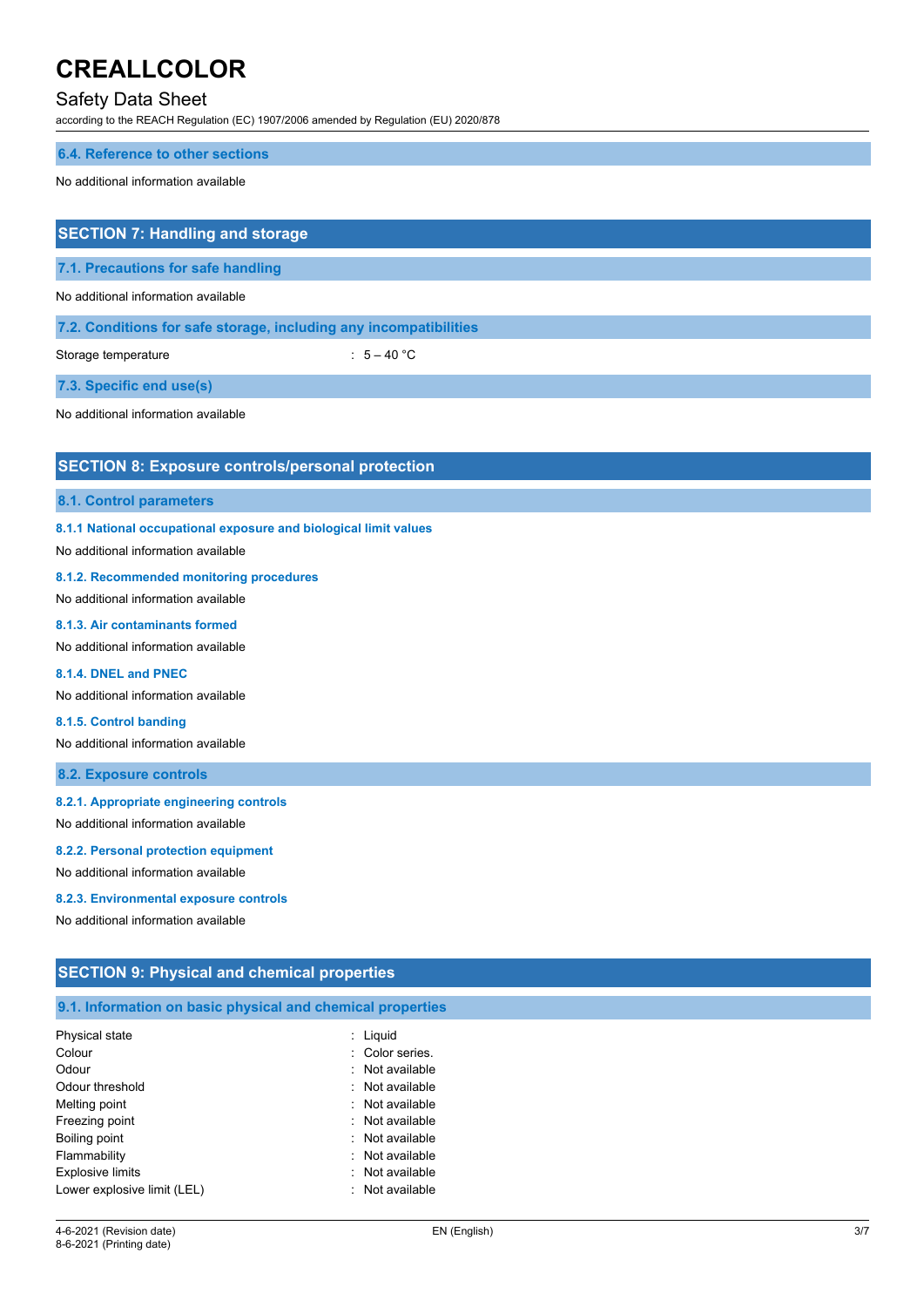# Safety Data Sheet

according to the REACH Regulation (EC) 1907/2006 amended by Regulation (EU) 2020/878

| Upper explosive limit (UEL)                     |   | Not available  |
|-------------------------------------------------|---|----------------|
| Flash point                                     |   | $>$ 100 °C     |
| Auto-ignition temperature                       |   | Not available  |
| Decomposition temperature                       |   | Not available  |
| рH                                              |   | Not available  |
| Viscosity, kinematic                            |   | Not available  |
| Solubility                                      |   | Not available  |
| Partition coefficient n-octanol/water (Log Kow) |   | Not available  |
| Vapour pressure                                 | ٠ | Not available  |
| Vapour pressure at 50 °C                        |   | Not available  |
| Density                                         |   | Not available  |
| Relative density                                |   | Not available  |
| Relative vapour density at 20 °C                |   | Not available  |
| Particle size                                   |   | Not applicable |
| Particle size distribution                      |   | Not applicable |
| Particle shape                                  |   | Not applicable |
| Particle aspect ratio                           |   | Not applicable |
| Particle aggregation state                      |   | Not applicable |
| Particle agglomeration state                    |   | Not applicable |
| Particle specific surface area                  |   | Not applicable |
| Particle dustiness                              |   | Not applicable |

#### **9.2. Other information**

# **9.2.1. Information with regard to physical hazard classes**

No additional information available

#### **9.2.2. Other safety characteristics**

No additional information available

# **SECTION 10: Stability and reactivity**

# **10.1. Reactivity**

The product is non-reactive under normal conditions of use, storage and transport.

**10.2. Chemical stability**

No additional information available

**10.3. Possibility of hazardous reactions**

No additional information available

**10.4. Conditions to avoid**

No additional information available

**10.5. Incompatible materials**

No additional information available

**10.6. Hazardous decomposition products**

Acute toxicity (inhalation) **interpretial according to the Control**: Not classified Skin corrosion/irritation in the set of the set of the set of the set of the set of the set of the set of the set of the set of the set of the set of the set of the set of the set of the set of the set of the set of the se

No additional information available

| <b>SECTION 11: Toxicological information</b>     |                                                                                |  |  |  |
|--------------------------------------------------|--------------------------------------------------------------------------------|--|--|--|
|                                                  | 11.1. Information on hazard classes as defined in Regulation (EC) No 1272/2008 |  |  |  |
| Acute toxicity (oral)<br>Acute toxicity (dermal) | : Not classified<br>: Not classified                                           |  |  |  |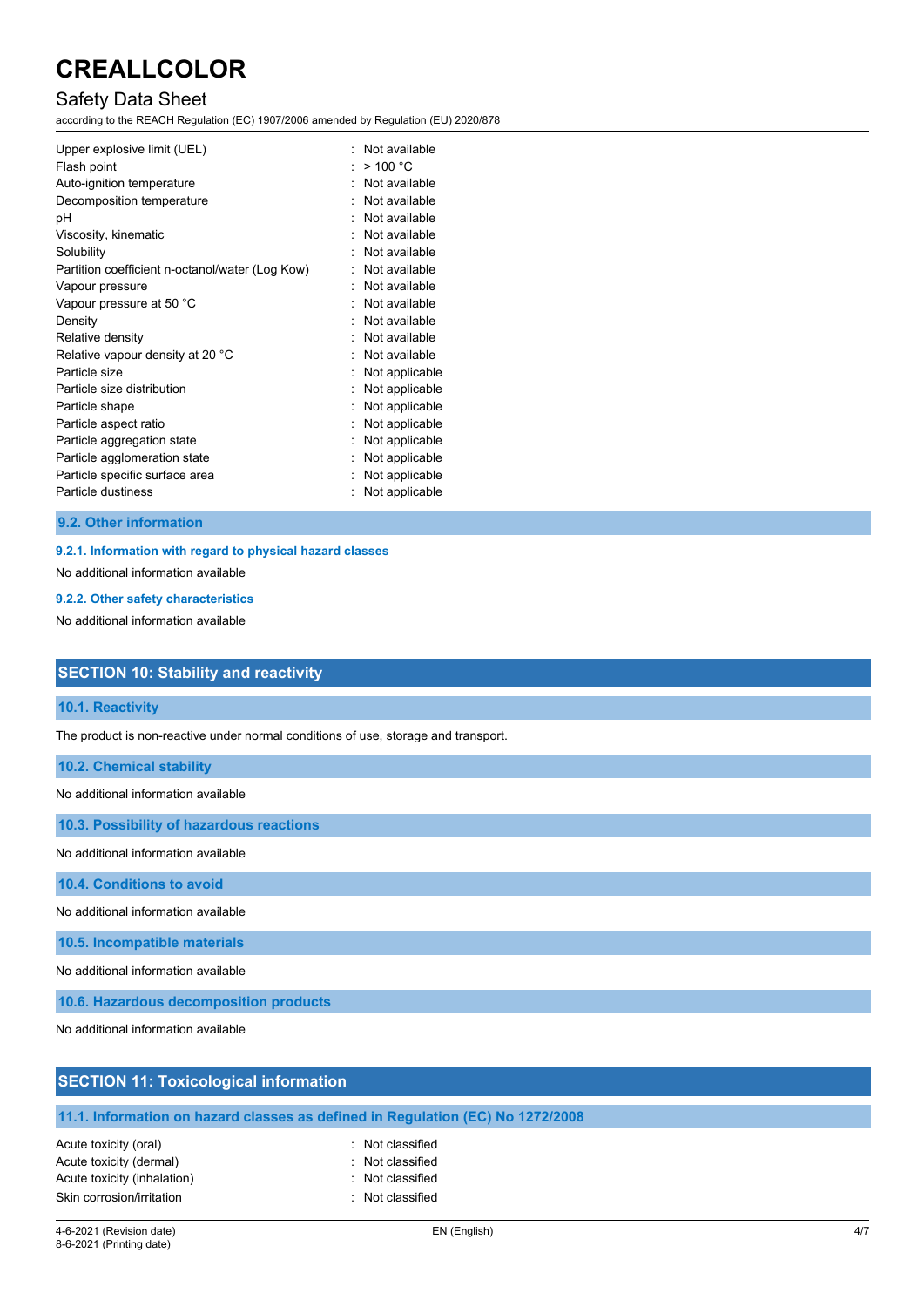# Safety Data Sheet

according to the REACH Regulation (EC) 1907/2006 amended by Regulation (EU) 2020/878

| Serious eye damage/irritation     | : Not classified  |
|-----------------------------------|-------------------|
| Respiratory or skin sensitisation | : Not classified  |
| Germ cell mutagenicity            | : Not classified  |
| Carcinogenicity                   | : Not classified. |
| Reproductive toxicity             | : Not classified  |
| STOT-single exposure              | : Not classified  |
| STOT-repeated exposure            | : Not classified  |
| Aspiration hazard                 | : Not classified  |

# **11.2. Information on other hazards**

No additional information available

| <b>SECTION 12: Ecological information</b>                                                                                                                           |
|---------------------------------------------------------------------------------------------------------------------------------------------------------------------|
| 12.1. Toxicity                                                                                                                                                      |
| : Not classified<br>Hazardous to the aquatic environment, short-term<br>(acute)<br>Hazardous to the aquatic environment, long-term<br>: Not classified<br>(chronic) |
| 12.2. Persistence and degradability                                                                                                                                 |
| No additional information available                                                                                                                                 |
| 12.3. Bioaccumulative potential                                                                                                                                     |
| No additional information available                                                                                                                                 |
| 12.4. Mobility in soil                                                                                                                                              |
| No additional information available                                                                                                                                 |
| 12.5. Results of PBT and vPvB assessment                                                                                                                            |
| No additional information available                                                                                                                                 |
| 12.6. Endocrine disrupting properties                                                                                                                               |
| No additional information available                                                                                                                                 |
| 12.7. Other adverse effects                                                                                                                                         |
| No additional information available                                                                                                                                 |
| <b>SECTION 13: Disposal considerations</b>                                                                                                                          |
| 13.1. Waste treatment methods                                                                                                                                       |
| No additional information available                                                                                                                                 |

# **SECTION 14: Transport information**

In accordance with ADR / IMDG / IATA / ADN / RID

| 14.1. UN number or ID number |                  |
|------------------------------|------------------|
| UN-No. (ADR)                 | : Not applicable |
| UN-No. (IMDG)                | : Not applicable |
| UN-No. (IATA)                | : Not applicable |
| UN-No. (ADN)                 | : Not applicable |
| UN-No. (RID)                 | : Not applicable |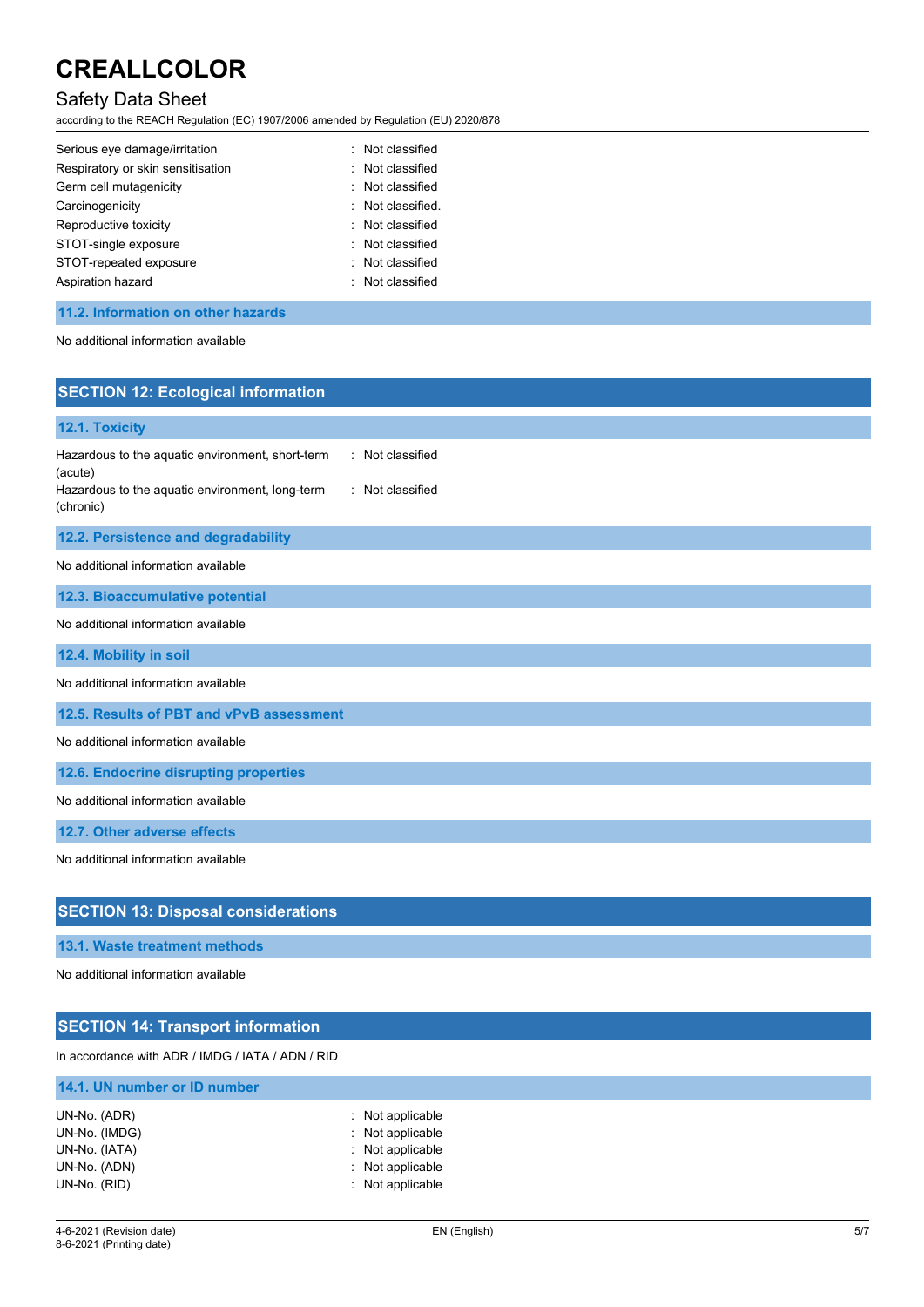# Safety Data Sheet

according to the REACH Regulation (EC) 1907/2006 amended by Regulation (EU) 2020/878

| 14.2. UN proper shipping name                                                                                                                        |                                                                                          |
|------------------------------------------------------------------------------------------------------------------------------------------------------|------------------------------------------------------------------------------------------|
| Proper Shipping Name (ADR)<br>Proper Shipping Name (IMDG)<br>Proper Shipping Name (IATA)<br>Proper Shipping Name (ADN)<br>Proper Shipping Name (RID) | Not applicable<br>Not applicable<br>Not applicable<br>Not applicable<br>Not applicable   |
| 14.3. Transport hazard class(es)                                                                                                                     |                                                                                          |
| <b>ADR</b><br>Transport hazard class(es) (ADR)                                                                                                       | : Not applicable                                                                         |
| <b>IMDG</b><br>Transport hazard class(es) (IMDG)                                                                                                     | : Not applicable                                                                         |
| <b>IATA</b><br>Transport hazard class(es) (IATA)                                                                                                     | : Not applicable                                                                         |
| <b>ADN</b><br>Transport hazard class(es) (ADN)                                                                                                       | : Not applicable                                                                         |
| RID<br>Transport hazard class(es) (RID)                                                                                                              | : Not applicable                                                                         |
| 14.4. Packing group                                                                                                                                  |                                                                                          |
| Packing group (ADR)<br>Packing group (IMDG)<br>Packing group (IATA)<br>Packing group (ADN)<br>Packing group (RID)                                    | Not applicable<br>Not applicable<br>Not applicable<br>Not applicable<br>: Not applicable |
| <b>14.5. Environmental hazards</b>                                                                                                                   |                                                                                          |
| Dangerous for the environment<br>Marine pollutant<br>Other information                                                                               | ř.<br>No<br>ř.<br>No<br>: No supplementary information available                         |
| 14.6. Special precautions for user                                                                                                                   |                                                                                          |
| <b>Overland transport</b>                                                                                                                            |                                                                                          |

Not applicable

**Transport by sea** Not applicable

**Air transport**

Not applicable

**Inland waterway transport**

Not applicable

**Rail transport**

Not applicable

# **14.7. Maritime transport in bulk according to IMO instruments**

Not applicable